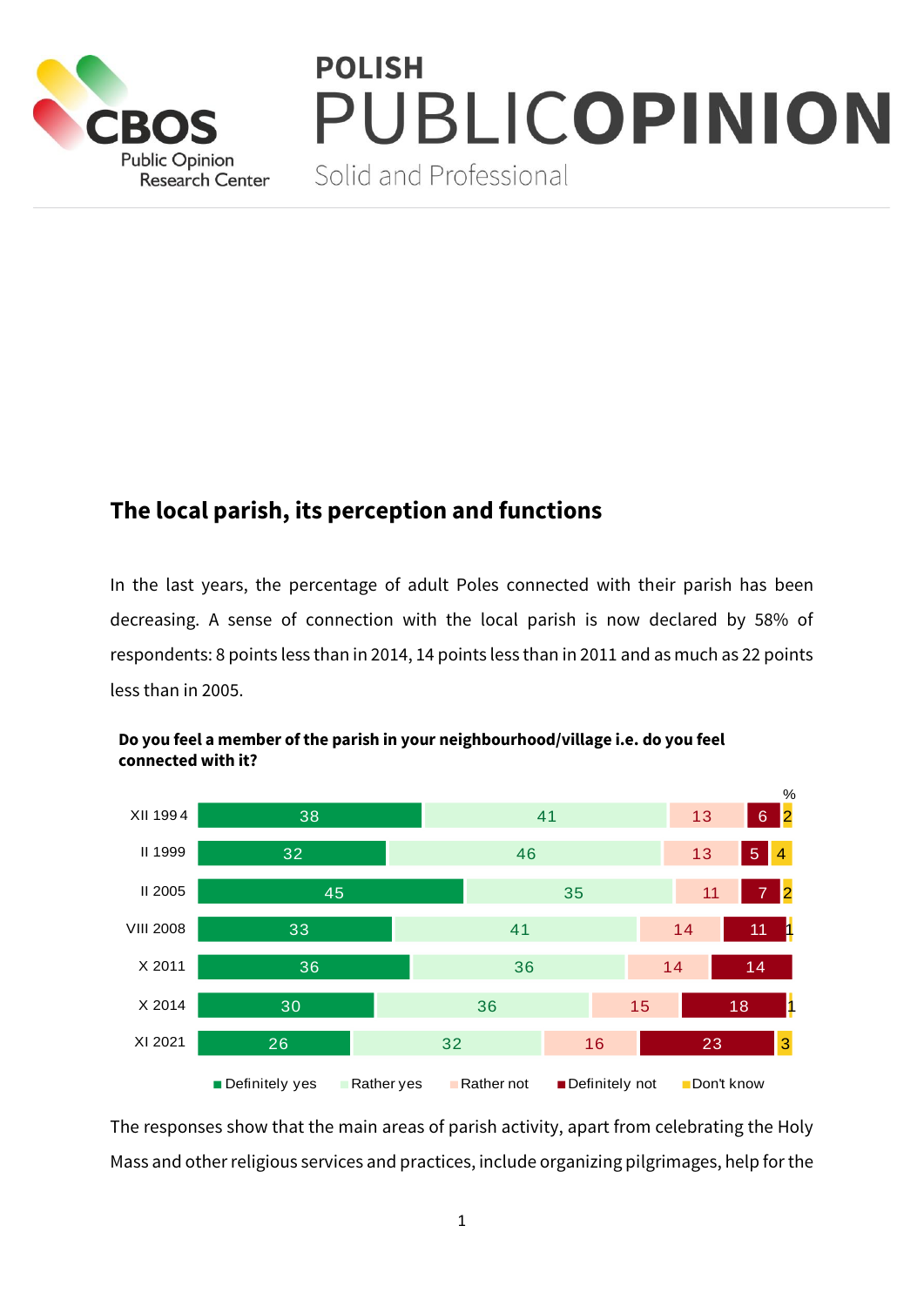poorest and running a website. Activities aimed at children and young people are an important field of activity: parishes organize activities on site and holiday trips.

#### **From the list, please select all activities organized by the parish operating in your neighbourhood / village.**

*Responses of people who have contact with the parish or knowledge about its activities (N = 784).*



Almost one-third of respondents (32%) claim that they themselves or someone in their household have used the activities and initiatives organized by the local parish. Participation in pilgrimages to places of worship inland was definitely the most frequent (48% of those who took advantage of the activities organized by the parish). Less commonly used are: cultural events, such as concerts or theatrical performances (21%), summer trips for children and youth (19%), sports or tourist events (13%), pilgrimages to places of